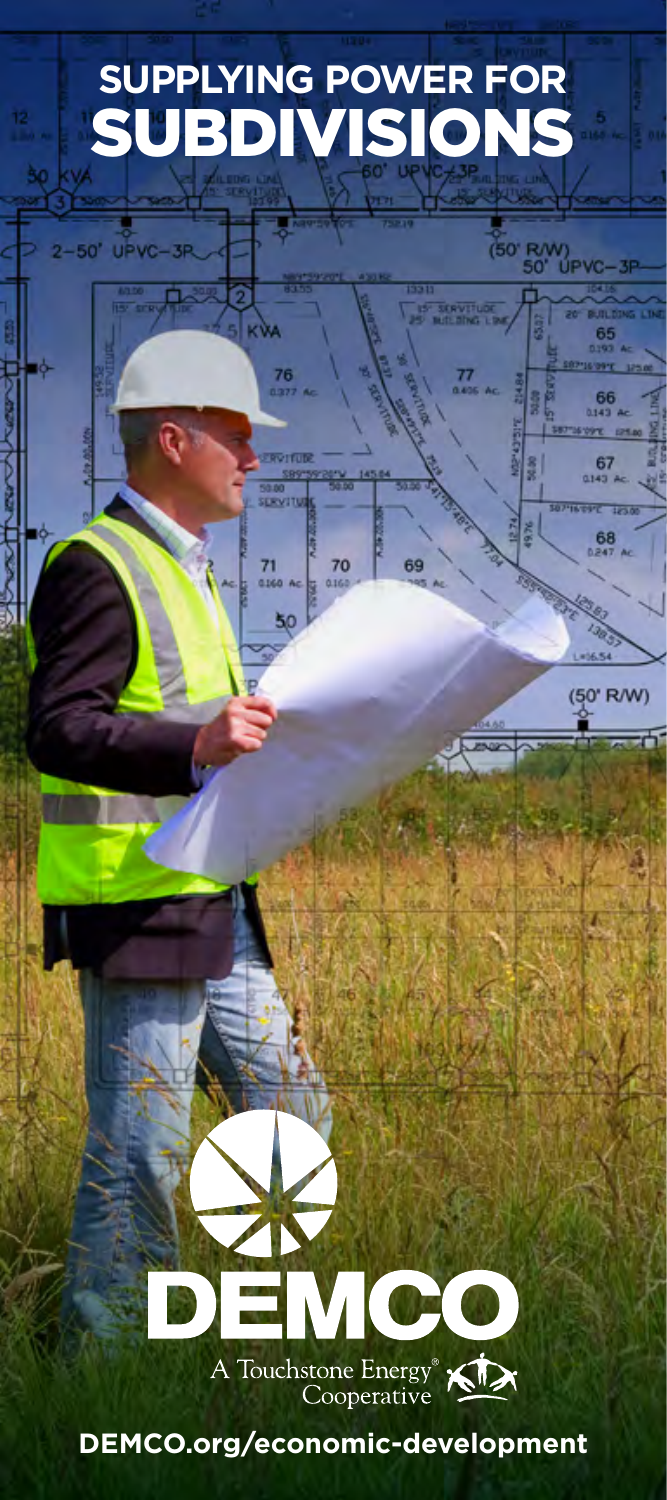# **Contribution In Aid (CIA)**

Subdivision developers are charged for underground construction at the cost of \$5.00 per front lot foot unless the Louisiana Public Service Commission makes a change. This cost applies to subdivisions of fourteen lots or more and front lot footage of 200 feet or less.

CIA may include additional requested meters cost to feed subdivision; lighting, pump, and lift station meters; and the optional acorn streetlights.

## **DEMCO Specialists**

DEMCO specialists in marketing, project design, electrical engineering, staking and construction bring years of experience to help builders, developers, and project engineers power up subdivisions.

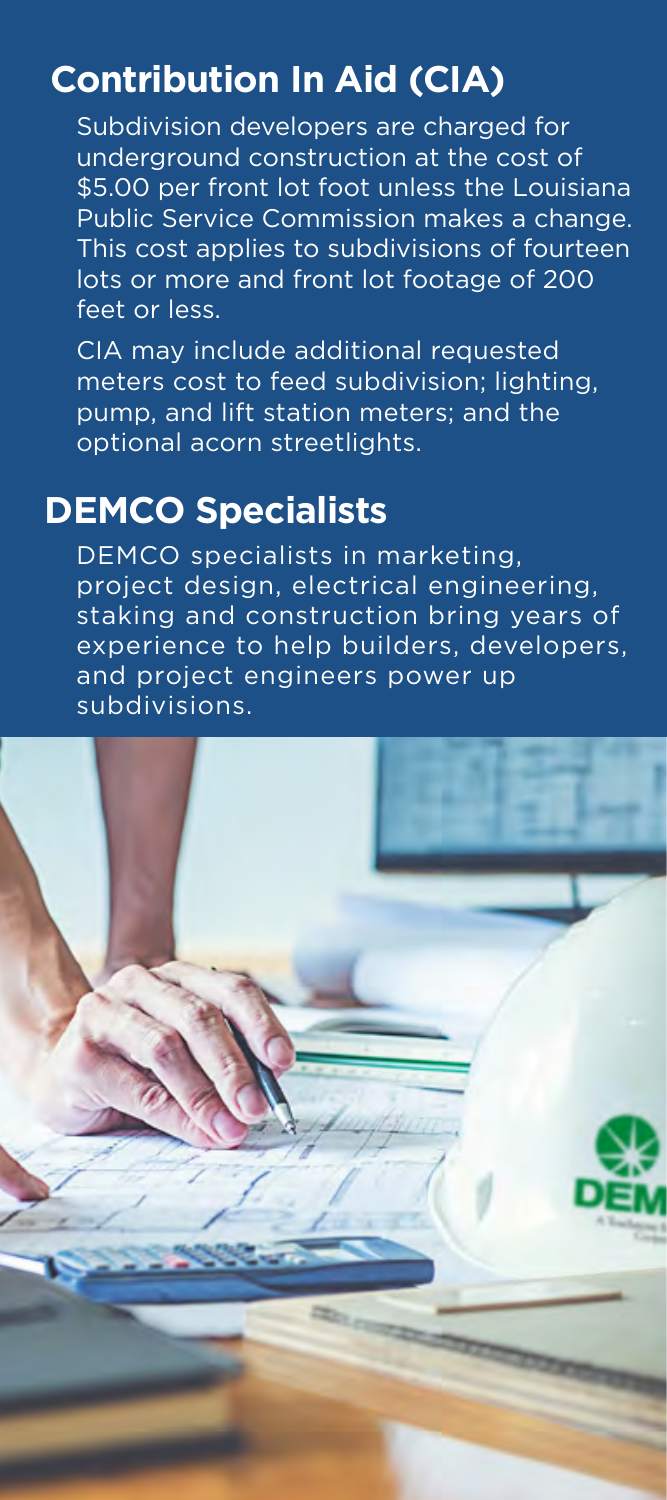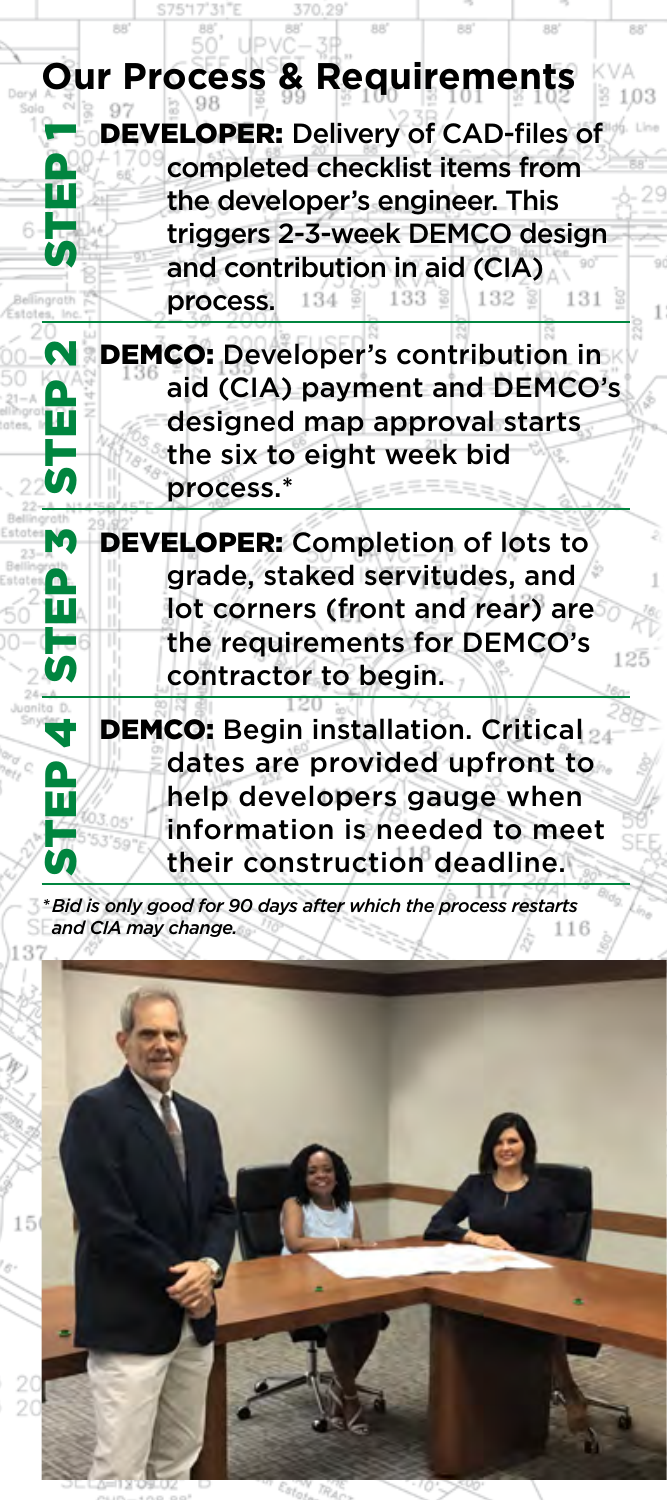**STEP 1 to begin, the ECONOMIC<br>
DEVELOPMENT SUBDIVISION CHEC<br>
needs to be completed and given to<br>
Economic Development Team along<br>
Sequired documentation. DEVELOPMENT SUBDIVISION CHECKLIST needs to be completed and given to the DEMCO Economic Development Team along with the required documentation.**

# **ECONOMIC DEVELOPME** SUBDIVISION CHECKLIST

Develop  $\sim$ 

|  |  | <b>PROJECT</b> |  |
|--|--|----------------|--|
|  |  |                |  |
|  |  |                |  |

**Engineering Co.** 

**Date of contact Contact Name & #** 

mated<br>struction Start Date

#### **Pre-Design Checklist**

In order for DEMCO to provide Design and CIA (cost) this entire list is required.

1. Steet light type: Colonial (no charge)

Acorn (decorative) \$500 per light (if applicable)

- 2. Map of project (Lot #'s, road names, dimensions, vicinity map and scale)
- 3. CAD file
- 4. All servitudes (sewer, drainage, utility), North arrow, lift station location
- 5. Future fillings
- 6. Other meter locations
- 7. Load Data Sheet completion (attached for lift station, entrance, fountain, etc.)
- 8. Sewer layout
- 9. Drainage layout

10. Typical road section showing:

| All utilities        |
|----------------------|
| $\square$ Sidewalks  |
| $\Box$ Street lights |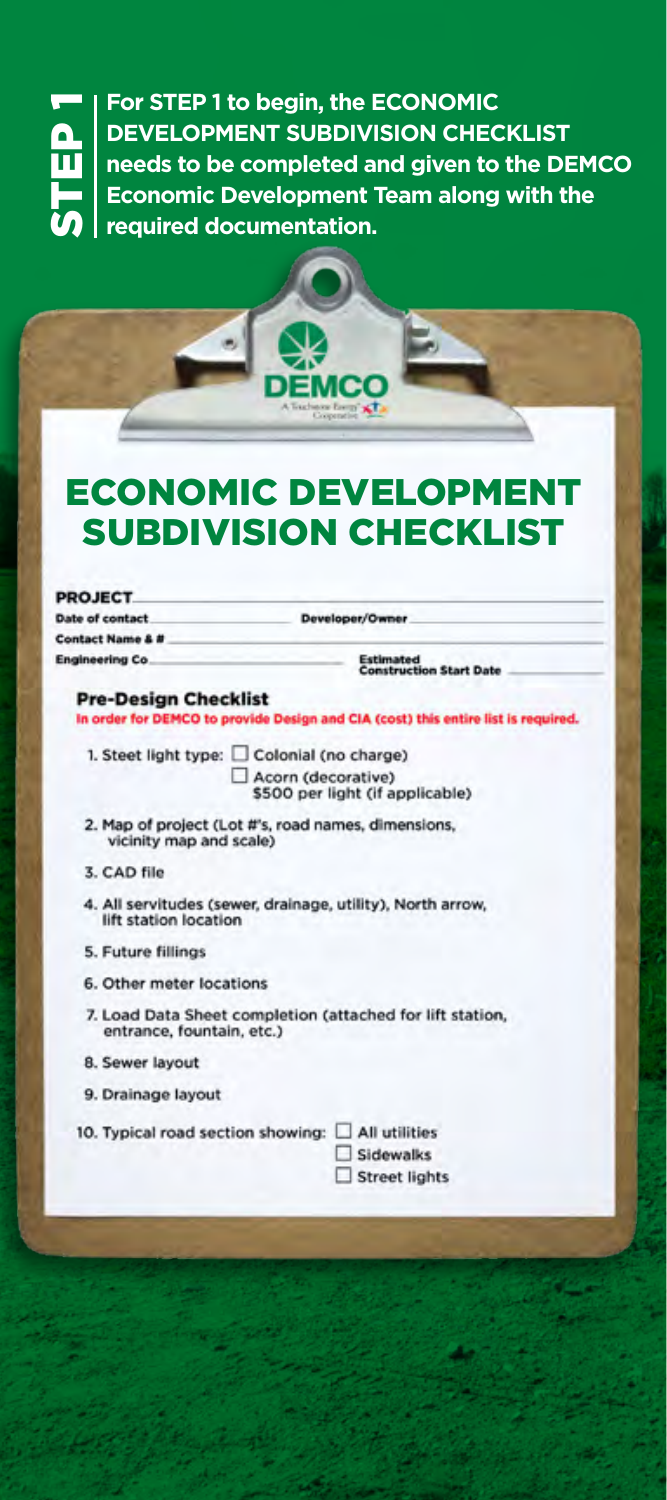### 2021 CALENDAR CUT-OFF DATES & START-UP DATES

**EMCC** 

er to best serve y et b

| <b>Map, Contract &amp; CIA Payment</b><br><b>Due From Developer</b> | <b>DEMCO</b><br><b>Installation Begins</b> |  |  |
|---------------------------------------------------------------------|--------------------------------------------|--|--|
| January 8<br>۰                                                      | March 1                                    |  |  |
| February 5                                                          | March 29                                   |  |  |
| March 5                                                             | April 26                                   |  |  |
| April 9<br>۰                                                        | May 31                                     |  |  |
| May 7                                                               | June 28                                    |  |  |
| June 4                                                              | July 26                                    |  |  |
| July 9<br>۰                                                         | August 30                                  |  |  |
| August 6<br>٠                                                       | September 27                               |  |  |
| September 10                                                        | November 1                                 |  |  |
| October 8<br>۰                                                      | November 29                                |  |  |
| November 5                                                          | January 31, 2022                           |  |  |

### No bids in December.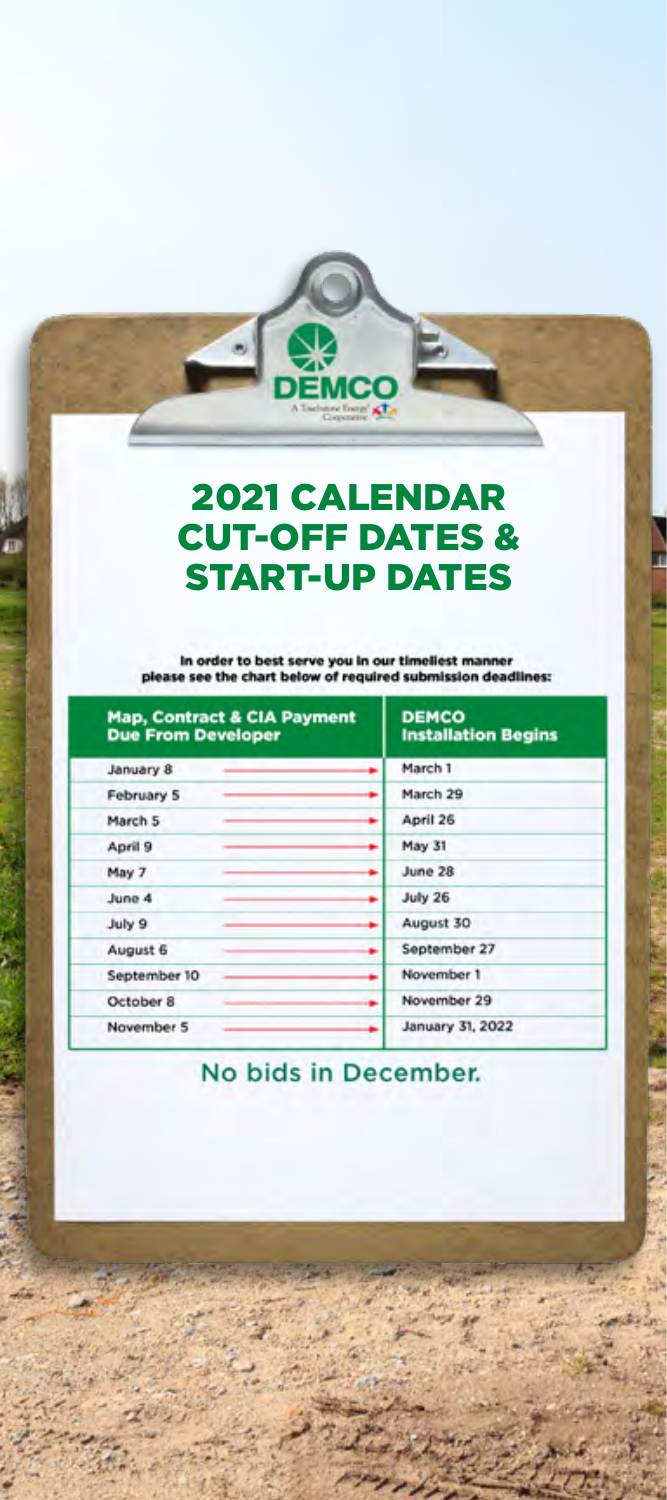# **Street Lighting**

DEMCO can supply and install LED street lighting for subdivisions. Contact one of our Economic Development Specialists for pricing.



#### **Colonial Style (Standard—No cost)**

**Acorn Style (Optional—\$500 each)**